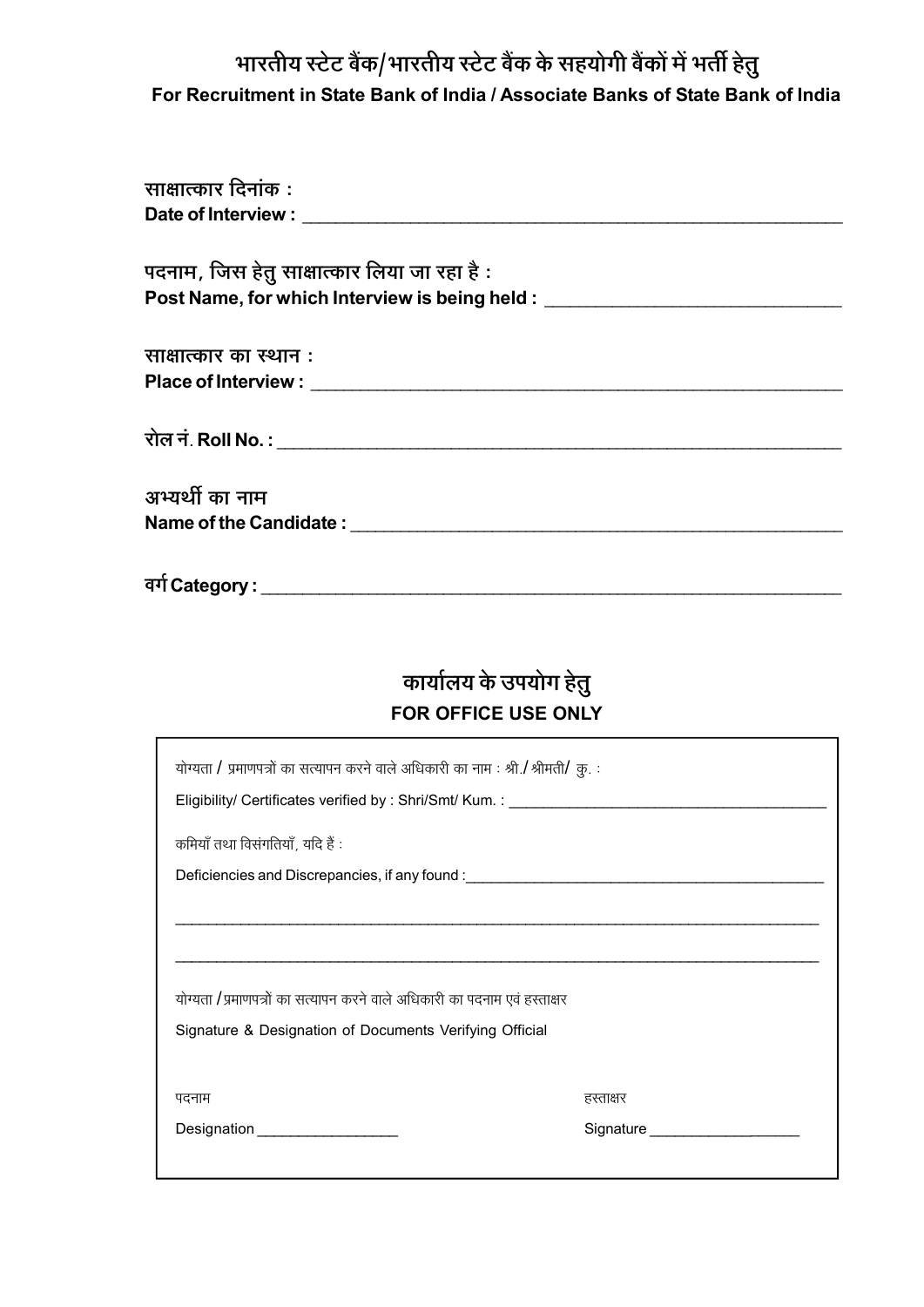|                            |                | भारतीय स्टेट बैंक                                                                                                                                             |                                                   |                 | यहाँ पासपोर्ट आकार की वह                                   |
|----------------------------|----------------|---------------------------------------------------------------------------------------------------------------------------------------------------------------|---------------------------------------------------|-----------------|------------------------------------------------------------|
|                            |                | <b>STATE BANK OF INDIA</b>                                                                                                                                    |                                                   |                 | फोटो चिपकायें जिस की प्रति<br>आपने परीक्षा के समय काल लैटर |
|                            |                | केन्द्रीय भर्ती एवं पदोन्नति विभाग                                                                                                                            |                                                   |                 | एवं बायोडेटा पर चिपकायी थी                                 |
|                            |                |                                                                                                                                                               | तथा उस पर दिनांक सहित पूर्ण<br>हस्ताक्षर करें     |                 |                                                            |
|                            |                |                                                                                                                                                               | Paste a copy of passport<br>size photograph which |                 |                                                            |
|                            |                | प्रत्याशी का आत्मकथ्य एवं सत्यापन फार्म<br><b>CANDIDATE'S BIO-DATA-CUM-ATTESTATION FORM</b>                                                                   |                                                   |                 | was pasted on call letter<br>and Bio-data at the time of   |
|                            |                | (कृपया सावधानीपूर्वक पढ़ने के पश्चात फार्म अपनी हस्तलिपि में भरे)                                                                                             |                                                   |                 | examination and sign<br>across it in full with date        |
|                            |                | (Please fill in the form in your own handwriting after reading carefully)                                                                                     |                                                   |                 |                                                            |
|                            |                |                                                                                                                                                               |                                                   |                 |                                                            |
| साक्षात्कार के लिए केन्द्र |                | Centre for Interview                                                                                                                                          |                                                   |                 |                                                            |
| दिनांक / Date              |                | <u> 1980 - Johann Barbara, martxa alemaniar amerikan a</u>                                                                                                    |                                                   |                 |                                                            |
| अनुक्रमांक / Roll No.      |                |                                                                                                                                                               |                                                   |                 |                                                            |
|                            |                |                                                                                                                                                               |                                                   |                 |                                                            |
| पद का नाम<br>Name of Post  |                |                                                                                                                                                               |                                                   |                 |                                                            |
|                            |                | साक्षात्कार एवं समूह चर्चा हेतू भाषा का विकल्प : हिन्दी/अंग्रेजी                                                                                              |                                                   |                 |                                                            |
|                            |                | Choice of Language for Interview: Hindi/ English                                                                                                              |                                                   |                 |                                                            |
| 1.                         | (क)            | डिग्री प्रमाणपत्र के अनुसार सुस्पष्ट अक्षरों में पूरा नाम :                                                                                                   |                                                   |                 |                                                            |
|                            | (a)            | Name in full, in block letters as per degree certificate :                                                                                                    |                                                   |                 |                                                            |
|                            |                | श्री/श्रीमती / कु. Shri/Smt./Kum.: ______                                                                                                                     |                                                   |                 |                                                            |
|                            | (ख)            | वैवाहिक स्थिति : विवाहित / अविवाहित                                                                                                                           |                                                   |                 |                                                            |
| 2.                         | (b)<br>(क)     | Marital Status: Married / Unmarried<br>जन्म तिथि                                                                                                              |                                                   |                 |                                                            |
|                            | (a)            | Date of Birth                                                                                                                                                 |                                                   |                 |                                                            |
|                            |                | दिनांक /Date                                                                                                                                                  | महीना / Month                                     | वर्ष / Year     |                                                            |
|                            |                | दस्तावेज उदाहरणार्थ हाईस्कूल प्रमाणपत्र, पासपोर्ट इत्यादी के अनुसार (कृपया सलग्न करें)<br>As per High School Certificate, Passport, Others (please enclose) : |                                                   |                 |                                                            |
|                            | (ख)            | जन्म का स्थान :                                                                                                                                               | जिला :                                            | राज्य :         |                                                            |
|                            | (b)            | Place of Birth:                                                                                                                                               | District:                                         | State:          |                                                            |
|                            | $(\pi)$        | जिला तथा राज्य जहाँ के आप निवासी हैं.                                                                                                                         |                                                   |                 |                                                            |
|                            | (c)            | District and State to which you belong:                                                                                                                       |                                                   |                 |                                                            |
| 3.                         | (क)            | राष्ट्रीयता:                                                                                                                                                  |                                                   |                 |                                                            |
|                            | (a)<br>(क)     | धर्म :                                                                                                                                                        |                                                   |                 |                                                            |
|                            | (b)            | Religion:                                                                                                                                                     |                                                   |                 |                                                            |
| 4.                         | (क)            | पिता / पति का नाम एवं व्यवसाय / पदनाम :                                                                                                                       |                                                   |                 |                                                            |
|                            | (a)            | Father's /Husband's name and occupation/profession/designation: ___________________________________                                                           |                                                   |                 |                                                            |
|                            | (ख)            | माँ का नाम एवं व्यवसाय :                                                                                                                                      |                                                   |                 |                                                            |
|                            | (b)            |                                                                                                                                                               |                                                   |                 |                                                            |
|                            |                |                                                                                                                                                               |                                                   |                 |                                                            |
| 5.                         | (क)            | पिता<br>राष्ट्रीयता                                                                                                                                           | माता                                              | पति/पत्नी       |                                                            |
|                            | (a)            | Nationality: ______________Father: __________________Mother: __________________Husband/Wife _____________                                                     |                                                   |                 |                                                            |
|                            | (ख)<br>(a)     | पति/पत्नी का जन्म स्थान<br>Place of Birth of Husband/Wife:                                                                                                    | जिला<br>District:                                 | राज्य<br>State: |                                                            |
| 6.                         | (क)            | श्रेणी वर्ग (यथोचित आयत में सही का चिन्ह लगाऐं)                                                                                                               | अ.जा.<br>अ.ज.जा.                                  | सामान्य         | अन्य पिछडे वर्ग                                            |
|                            | (a)            | Category (Tick the appropriate box)                                                                                                                           |                                                   |                 |                                                            |
|                            |                |                                                                                                                                                               | SC<br>SТ                                          | <b>GEN</b>      | OBC                                                        |
|                            | (ख)            | अनुसूचित जाति / अनुसूचित जनजाति / अन्य पिछडे वर्ग के उम्मीदवार<br>जाति/ जनजाति / समुदाय का नाम दें                                                            |                                                   |                 |                                                            |
|                            | (b)            | SC / ST / OBC candidates state the name of                                                                                                                    |                                                   |                 |                                                            |
|                            |                | CASTE/TRIBE/COMMUNITY                                                                                                                                         |                                                   |                 |                                                            |
|                            | $(\mathbb{T})$ | यदि आप विकलांग हैं तो कृपया यथोचित आयत में सही का चिन्ह लगाएँ                                                                                                 | आस्थि विक.                                        | दृष्टि विक.     | श्रवण दोष                                                  |
|                            | (c)            | जैसे आस्थि विकलांग या दृष्टि विकलांग<br>If you are Physically Challanged, please tick appropriate box.                                                        |                                                   |                 |                                                            |
|                            |                | i.e. OH, VI or HI                                                                                                                                             | OH                                                | VI              | HI                                                         |
|                            | (घ)            | यदि आप शारीरिक रुप से विकलांग हैं तो कृपया अपने विकलांगता का विवरण दें.                                                                                       |                                                   |                 |                                                            |
|                            | (d)            | If you are a Physically Challanged person, please give details of your handicap.                                                                              |                                                   |                 |                                                            |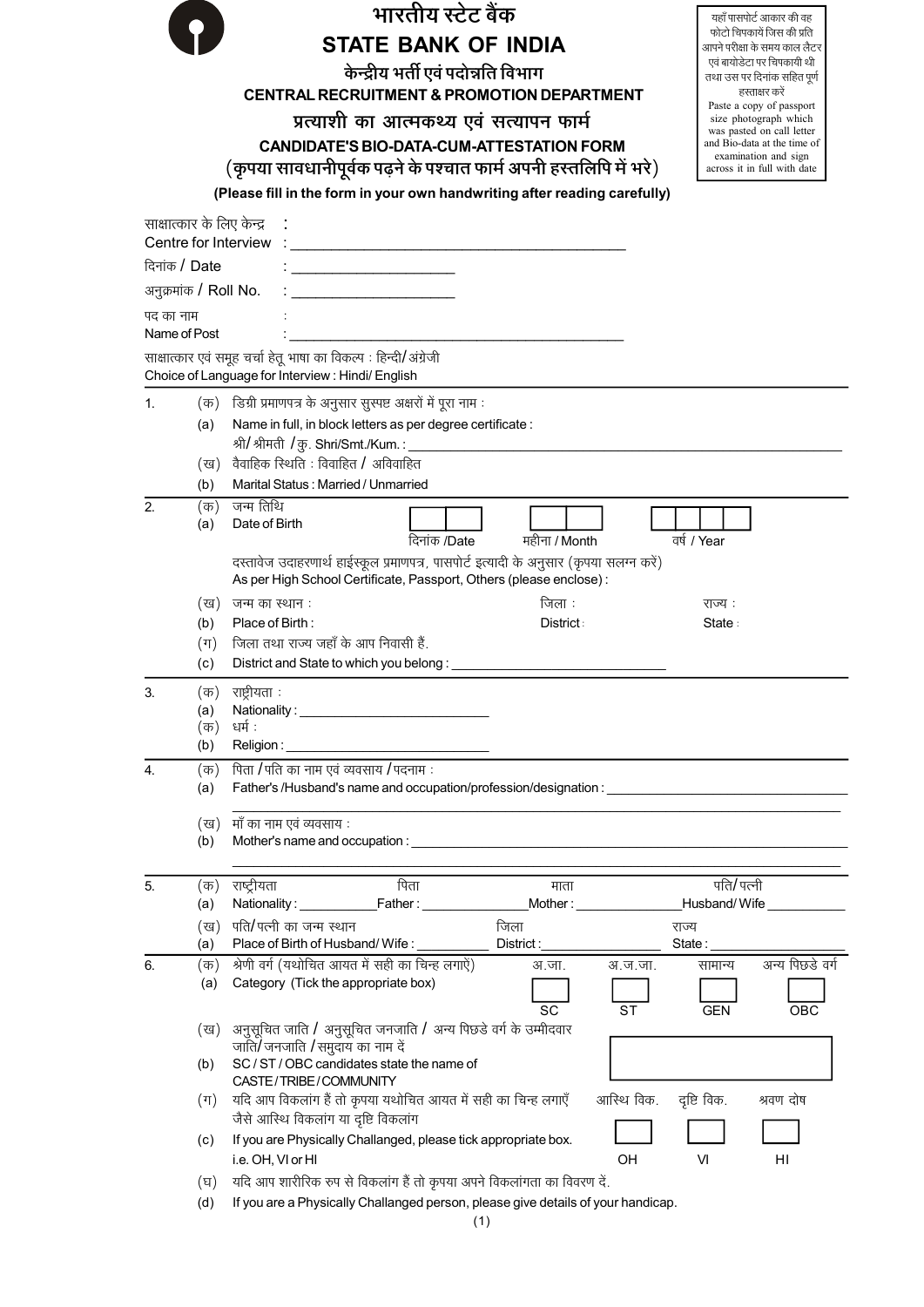7.  $(\overline{\Phi})$ यदि आप प्रत्यावर्तित /प्रवासी /विस्थापित व्यक्ति हों तो उसका विवरण दें.

| (a)      | If you are a repatriate / migrant / displaced person, give particulars :                                                                               |  |
|----------|--------------------------------------------------------------------------------------------------------------------------------------------------------|--|
| ख<br>(b) | यदि आप भूतपूर्व सैनिक हैं तो कृपया कार्यमुक्ति / सेवानिवृत्ति की तिथि का उल्लेख करें.<br>If Ex-serviceman, please give date of discharge / retirement. |  |
| (ग)      | यदि आप अक्षम भूतपूर्व सैनिक है तो उसका विवरण दें                                                                                                       |  |
| (b)      | If you are a disabled ex-serviceman, give particulars                                                                                                  |  |
| (घ)      | यदि आप शहीद सैनिक के आश्रित है तो उसका विवरण दें                                                                                                       |  |
|          |                                                                                                                                                        |  |

If you are a dependent of serviceman killed in action, give particulars  $(b)$ 

8.  $(\overline{q}$ मातृ भाषा

> $(a)$ Mother Tongue:

अंग्रेंजी के अतिरिक्त अन्य भाषाओं का ज्ञान (ख)

 $(b)$ Knowledge of languages other than English

| भाषा     | बोल सकते हैं | पढ सकते है | लिख सकते है | उत्तीर्ण परीक्षायें, यदि कोई हों तो |
|----------|--------------|------------|-------------|-------------------------------------|
| Language | Speak        | Read       | Write       | Examination passed, if any          |
|          |              |            |             |                                     |
|          |              |            |             |                                     |
|          |              |            |             |                                     |

शैक्षणिक योग्यताओं का ब्योरा Details of Educational Qualifications : कुल अंक एवं प्राप्तांक कालम में सभी विषयों जैसे ऐच्छिक, पास कोर्स 9. या आनर्स कोर्स के अंक जोड़कर दर्शाये) (The agreegate Marks of all subject whether optional, pass course or honours course will be shown in total marks & marks obtained coloum)

(संबद्ध प्रमाणपत्रों तथा अंक पत्रों की प्रतिलिपियां संलग्न कीजिए) (Please enclose copies of relevant certificates & Mark-Sheets).

| शैक्षणिक योग्यता<br><b>Educational Qualifications</b>                                                                                                                       | विश्वविद्यालय/<br>संस्थान /बोर्ड<br>University/<br>Institute / Board | पास होने का<br>महीना एवं वर्ष<br>Month & Year<br>of Passing | कुल अंक<br><b>Total Marks</b> | प्राप्तांक<br>Marks<br>Obtained | पढ़े गए विषय<br>Subject<br>Studied |
|-----------------------------------------------------------------------------------------------------------------------------------------------------------------------------|----------------------------------------------------------------------|-------------------------------------------------------------|-------------------------------|---------------------------------|------------------------------------|
| 12 वीं कक्षा या डिप्लोमा की अंक सूची के अनुसार<br>As per Mark Sheet of 12th Std. or Diploma                                                                                 |                                                                      |                                                             |                               |                                 |                                    |
| 12 वीं कक्षा या डिप्लोमा का प्रमाणपत्र<br>Certificate of 12th Std. or Diploma                                                                                               |                                                                      |                                                             |                               |                                 |                                    |
| स्नातक अंक सूची के अनुसार (कृपया उल्लेख करें)<br>बी.ए./बी.एस.सी./बी.टैक/बी.कॉम/अन्य<br>As per Graduation Mark Sheet (Please specify)<br>B.A./B.Sc./B.Tech./B.Com. or Others |                                                                      |                                                             |                               |                                 |                                    |
| पहला सत्र / I Semester                                                                                                                                                      |                                                                      |                                                             |                               |                                 |                                    |
| दुसरा सत्र या पहला वर्ष / II Semester or I Year                                                                                                                             |                                                                      |                                                             |                               |                                 |                                    |
| तीसरा सत्र / III Semester                                                                                                                                                   |                                                                      |                                                             |                               |                                 |                                    |
| चौथा सत्र या दूसरा वर्ष / IV Semester or II Year                                                                                                                            |                                                                      |                                                             |                               |                                 |                                    |
| पाँचवा सत्र / V Semester                                                                                                                                                    |                                                                      |                                                             |                               |                                 |                                    |
| छठा सत्र या तीसरा वर्ष / VI Semester or III Year                                                                                                                            |                                                                      |                                                             |                               |                                 |                                    |
| सातवाँ सत्र / VII Semester                                                                                                                                                  |                                                                      |                                                             |                               |                                 |                                    |
| आठवाँ सत्र या चौथा वर्ष / VIII Semester or IV Year                                                                                                                          |                                                                      |                                                             |                               |                                 |                                    |
| सकल अंक / Aggregate Marks                                                                                                                                                   |                                                                      |                                                             |                               |                                 |                                    |
| स्नातकोत्तर/व्यावसायिक शिक्षा प्रमाणपत्र<br>(कृपया उल्लेख करें)<br>Post Graduation /Professional Qualifications<br>Certificate (Please specify)                             |                                                                      |                                                             |                               |                                 |                                    |
| Any other Additional Qualifications<br>(Please specify)                                                                                                                     |                                                                      |                                                             |                               |                                 |                                    |
|                                                                                                                                                                             |                                                                      |                                                             |                               |                                 |                                    |
|                                                                                                                                                                             |                                                                      |                                                             |                               |                                 |                                    |

10. प्राप्त पुरस्कारों/पदकों/छात्रवृत्तियों का विवरण

Particulars of prizes/ medals/ scholarships obtained :

Particulars of sports and other extra-curricular activities in which you have participated, Credits & Distinctions obtained :  $(a)$ (ख) अभिरूचियाँ एवं अन्य रूचियाँ

 $(b)$ Hobbies & other interests:

<sup>11. (</sup>क) खेल तथा पाठ्यक्रमेतर क्रियाकलापों का विवरण, जिसमें आपने भाग लिया हो, प्राप्त गौरव तथा विशिष्ट योग्यता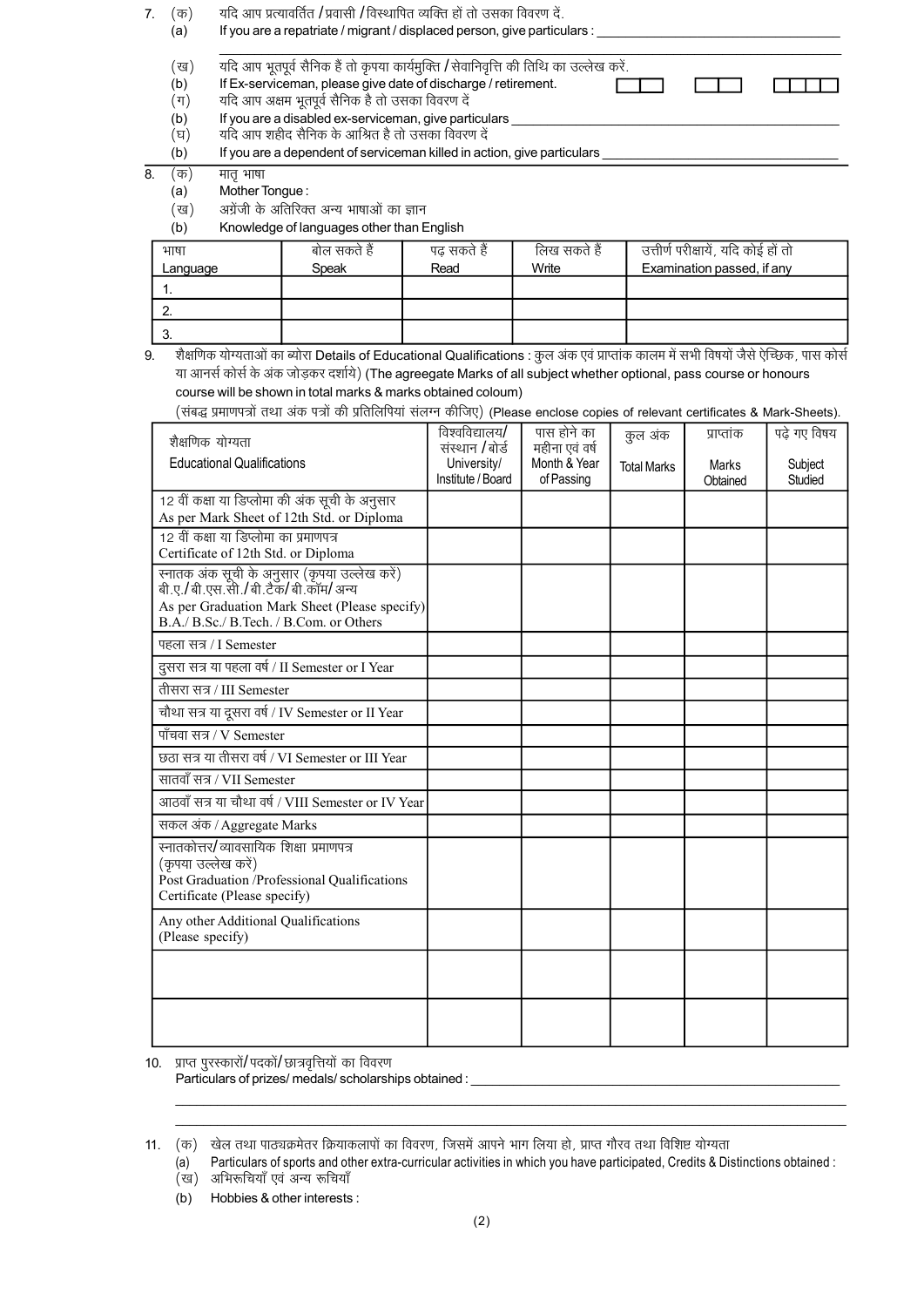बैंकिंग में विशेष शैक्षणिक योग्यता/प्रशिक्षण का विवरण  $12.$ 

Particulars of any special qualification/training in Banking

(क) वर्तमान तथा पहले नियोजन का विवरण (अधिक स्थान की आवश्यकता होने पर अलग से कागज़ लगाये) 13. coont and provisue employment (In ease more space is required, please use allone

| (d)<br>Particulars of present and previous employment (in case more space is required, please use allonge) |             |                       |                     |             |          |                         |             |
|------------------------------------------------------------------------------------------------------------|-------------|-----------------------|---------------------|-------------|----------|-------------------------|-------------|
| नियोजक का नाम                                                                                              |             | अवधि <b>/ Pe</b> riod | पद तथा काम का       | नियुक्ति का |          | कुल वेतन                | छोडने का    |
| एवं पता                                                                                                    |             |                       | विवरण               | स्थान       |          | <b>Total Emoluments</b> | कारण        |
| Name & Address of                                                                                          | से          | तक                    | Position and nature | Place of    | शरू में/ | अंत में प्राप्त/        | Reasons for |
| employer                                                                                                   | <b>From</b> | To                    | of duties           | Posting     | Starting | Last Drawn              | leaving     |
|                                                                                                            |             |                       |                     |             |          |                         |             |
|                                                                                                            |             |                       |                     |             |          |                         |             |
|                                                                                                            |             |                       |                     |             |          |                         |             |
|                                                                                                            |             |                       |                     |             |          |                         |             |
|                                                                                                            |             |                       |                     |             |          |                         |             |
|                                                                                                            |             |                       |                     |             |          |                         |             |
|                                                                                                            |             |                       |                     |             |          |                         |             |

- (ख) वर्तमान नियोजक की स्थिति (सरकारी)/अर्द्व सरकारी/सार्वजनिक क्षेत्र /निजी क्षेत्र)
- (b) Status of present employer (Govt./Semi-Govt./Pub./Pvt. Sector)
- भारतीय स्टेट बैंक तथा उसके सहयोगी बैंको में भर्ती के लिए पिछले तीन वर्षो में (चालू वर्ष सहित) नियुक्ति के लिए अन्य स्थानों 14. 15. किए गए पूर्व के सभी प्रयासों का विवरण पर किये गए आवेदनों का विवरण Particulars of all your previous attempts Particulars of your application for employment for recruitment in State Bank of India and elsewhere during the last 3 years its Associate Banks: (including current year) आवेदित पद परीक्षा केन्द्र परीक्षा तिथि परिणाम आवेदन की तिथि संस्था का नाम आवेदित पद परिणाम Post Centre of Date of Results Date of Name of the Post Resuls applied for exam application organisation applied for exam यदि आवश्यकता हो तो अतिरिक्त पन्ने का उपयोग करें. कपया सभी विवरण बतायें. Use extra sheet if required. Please disclose all details. भारतीय स्टेट बैंक या सहयोगी बैंको में आबंटन के लिए प्रथम वरीयता 16. अपनी वरीयता का विवरण दें First preference : Particulars of your preference for allotment to द्वितीय वरीयता State Bank of India or Associate Banks. Second preference : तृतीय वरीयता Third preference: 17. पत्र व्यवहार के लिए पूर्ण वर्तमान पता : पूर्ण स्थायी पता: 18. Present address in full for correspondence Permanent address in full पिन कोड पिन कोड **PINCODE PINCODE** Tel No. With STD Code: Tel No. With STD Code: Mobile No: Mobile No: E-mail address: E-mail address: उन स्थानों का विवरण जहाँ आप पिछले पाँच वर्षो के दौरान एक वर्ष से अधिक समय तक रहे हों 19. Particulars of places where you have resided for more than 1 year during the last 5 years: से तक निवास स्थान का पुरा पता 3 नम्बर के कालम में दिए गए स्थान का जिला मुख्यालय  $\overline{10}$ Residential address in full District Head Quarter of the place From mentioned in the column No. 3  $(1)$  $(2)$  $(3)$  $(4)$
- 20. यदि किसी न्यायालय ने आपके विरूद्ध किसी अपराध के लिए अभियोजन/हिरासत/दण्ड/दोषसिद्धि का निर्णय दिया हो तो उसका विवरण. Particulars of any prosecution/detention/fine/conviction/sentence against you awarded by any court of law for any offence.
- यदि किसी न्यायालय ने आपके विरूद्ध कोई मामला (बैंक/अन्य वित्तीय संस्थाओं की ऋण अदायगी नही करने से संबंधित मामले सहित)  $21.$ विचाराधीन हो तो उसका विवरण.

Particulars of cases pending against you in any court of law including case (s) for non-payment of any loan from Banks/Financial Institutions.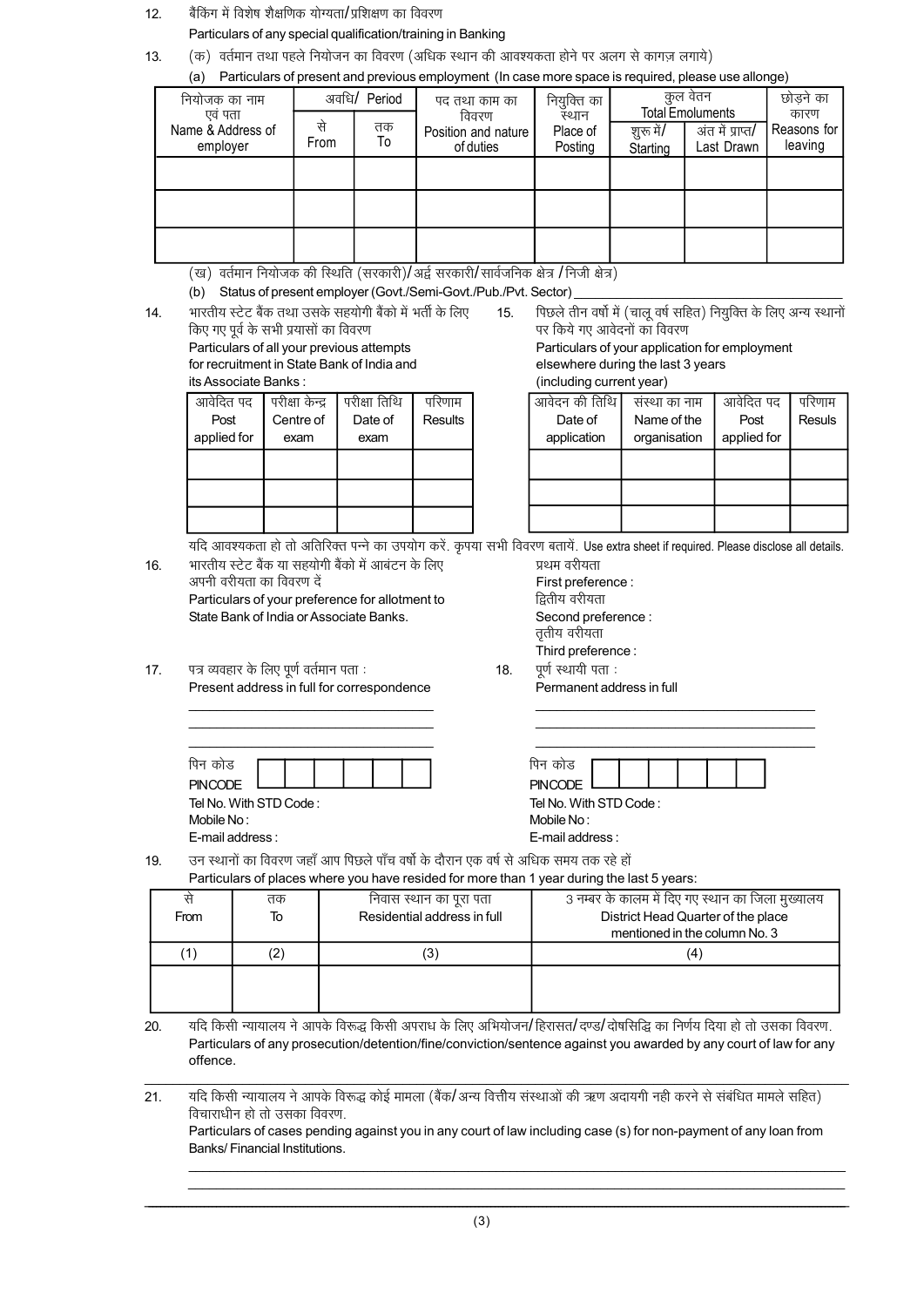- यदि किसी सेवा आयोग, परीक्षण संस्था ने अपनी चुनाव परीक्षा में अयोग्य घोषित किया हो/रोक लगा दी हो, तो उसका विवरण.  $22$ Particulars of disqualification/ debarment by any Service Commission, examining body at their selection/examination:
- 23. आपके वर्तमान अथवा पहले नियोजक (कों) द्वारा आपके विरुद्ध प्रारंभ किए गए / विचाराधीन अनुशासनात्मक कार्यवाही का विवरण, यदि आपको किसी पदोन्नति परीक्षा में बैठने पर रोक लगाई गयी हो तो उसका भी विवरण दें. Particulars of any case (s) of disciplinary action instituted/ pending against you by your present or previous employer (s). Please also state whether you were debarred from appearing in any promotional examination.
- संलग्न चरित्र प्रमाणपत्रों का विवरण 24. Particulars of character certificates enclosed:
- 1. Last Educational Institute
- 2. Past/Present Employer
- 3. Gazetted Officer of State/ Central Govt. MLA, MLC, MP, Branch Head of State Bank of India or a Nationalised Bank

दो प्रतिष्ठित परिचायकों के नाम, व्यवसाय एवं पते : 25  $m$ ationa and addresses afture

|             | Traffles, occupations and addresses of two respectable referees. |         |              |  |  |  |
|-------------|------------------------------------------------------------------|---------|--------------|--|--|--|
| क्रम संख्या | नाम                                                              | पता     | टेली फोन नं. |  |  |  |
| Sr. No.     | Name                                                             | Address | Tel. No.     |  |  |  |
|             |                                                                  |         |              |  |  |  |
|             |                                                                  |         |              |  |  |  |

#### $26$ अन्य विवरण जो बैंक के लिए उपयोगी हो सकते हों

Additional particulars, if any, which may be of use to the Bank:

मैं प्रमाणित करता / करती हूँ कि उपर्युक्त विवरण मेरी पूरी जानकारी तथा विश्वास के अनुसार सत्य, सही व पूर्ण है. मैं ऐसी किसी भी बात से अवगत नहीं हूँ जो मुझे बैंक की नौकरी के लिए उपयुक्त होने में बाधक सिद्ध हो सकती है. मैं **भारत में किसी भी स्थान पर अथवा विदेश में सेवा के लिए अपनी** सहमति देता/देती हूँ, मैं यह भी घोषणा करता /करती हूँ कि मुझे दहेज प्रतिषेष अधिनियम 1961 के अंतर्गत अथवा विधि के अनुसार दण्डनीय किसी अपराध के मामले में कभी भी दण्डित नहीं किया गया है.

यदि मेरे द्वारा प्रस्तुत किया गया विवरण गलत या असत्य पाया जाता है और / या फार्म प्रस्तुत करते समय वास्तविक तथ्यों का छिपाया जाना बाद की तिथि में पता चलता है तो बैंक को मेरी नियुक्ति, नियुक्ति के प्रस्ताव सहित, जैसा भी मामला हो, रद्द करने का अधिकार होगा.

I certify that the particulars furnished above are true, correct and complete to the best of my knowledge and belief. I am not aware of any circumstance which might impair my fitness for employment in the Bank. I am willing to serve anywhere in India and in any other country. Further, I declare that I have never been convicted for any dowry offence under the Dowry Prohibition Act, 1961, or any criminal offence under any other law.

In case the particulars submitted by me are found to be false or not true and / or suppression of material facts by me while submitting the form is revealed at a latter date, the Bank shall have the right to cancel the appointment including the offer for appointment, as the case may be.

स्थान Place: दिनांक Date :

अभ्यर्थी का हस्ताक्षर Signature of candidate:

#### परिचय प्रमाण पत्र

#### **IDENTITY CERTIFICATE**

किसी भी प्रदेश/ केन्द्र सरकार के राजपत्रित अधिकारी, सांसद, एमएलए, एम.एल.सी या भारतीय स्टेट बैंक या किसी राष्ट्रीय कृत बैंक के शाखा मुख्य द्वारा जारी किया जाना चाहियें.

To be issued by a Gazetted officer of state/ Central Govt. MLA, MLC, MP Branch Head of State Bank of India or a Nationalised Bank

| प्रमाणित किया जाता है कि मैं श्री <b>/</b> श्रीमती <b>/</b> कुमारी |           |       | आत्मज/पत्नी/आत्मजा                              |
|--------------------------------------------------------------------|-----------|-------|-------------------------------------------------|
| Certified that I have known Shri /Smt./Kum.                        |           |       | Son/Wife/Daughter of                            |
| श्री                                                               | को पिछ्ले | वर्षो | महीनों से जानता/ जानती हूँ तथा मेरी जानकारी तथा |
| विश्वास के अनुसार उनके द्वारा दिया गया उपर्युक्त विवरण सही है.     |           |       |                                                 |

Shri month/s and that to the best of my \_for the past \_ \_years \_\_\_ knowledge and belief the particulars furnished above by him/her are correct.

स्थान Place: दिनांक Date:

| हस्ताक्षर Signature |
|---------------------|
| पदनाम Designatior   |
| पता Address         |
|                     |

#### मोहर **SEAL**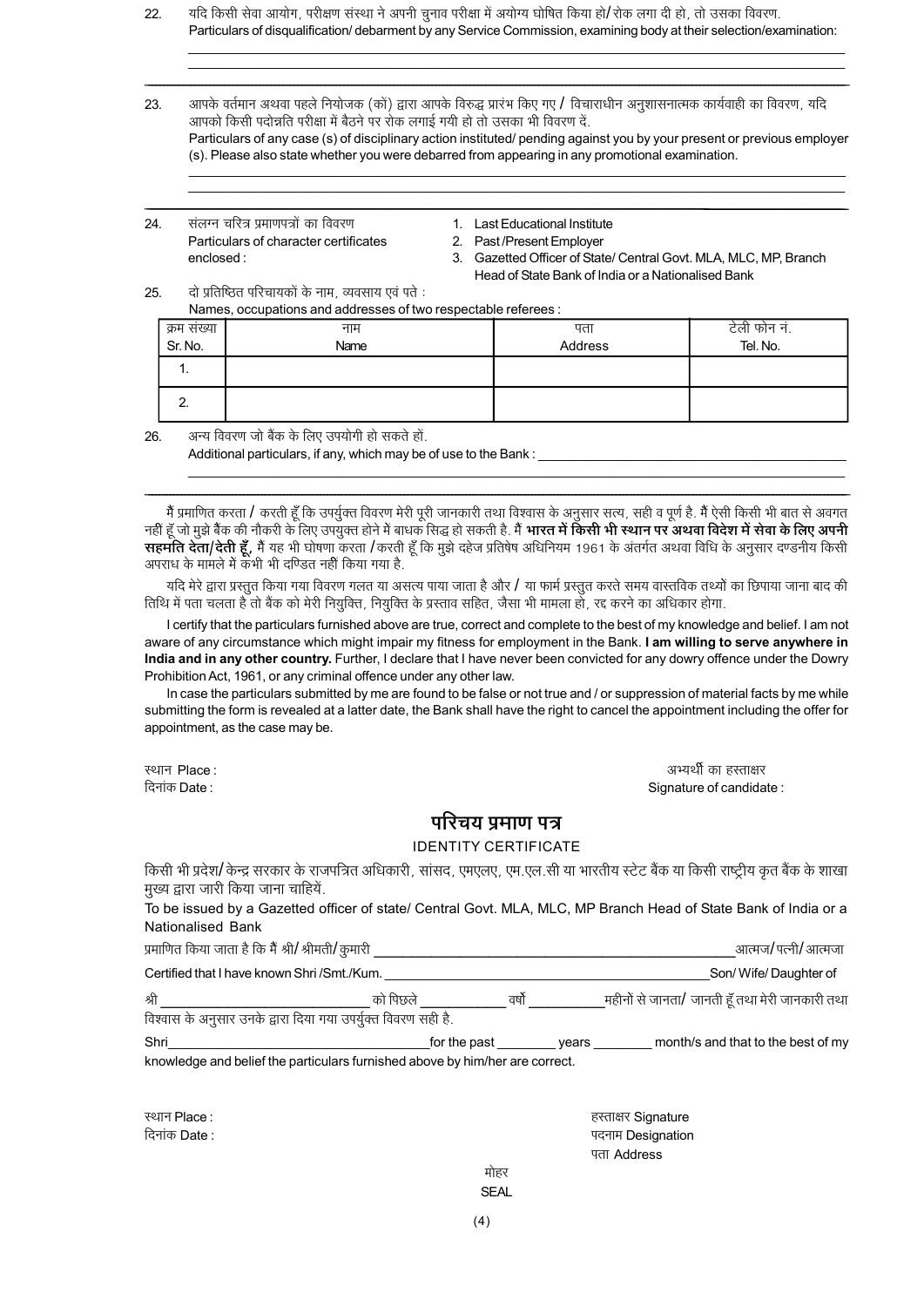# संलग्नकों की सूची<br>List of Enclosures

यथोचित आयत में सही का चिन्ह लगाएँ

|          | Tick the appropriate box                                                                                                                                          |                         |                                  |
|----------|-------------------------------------------------------------------------------------------------------------------------------------------------------------------|-------------------------|----------------------------------|
|          |                                                                                                                                                                   | संलग्न किया<br>Enclosed | संलग्न नहीं किया<br>Not enclosed |
|          |                                                                                                                                                                   |                         |                                  |
| 1)<br>1) | आयु का साक्ष्य प्रमाणपत्र का नाम (हाईस्कूल प्रमाणपत्र, पासपोर्ट इत्यादि)<br>Proof of Age - Name of Document (High School Certificate, Passport, Others)           |                         |                                  |
|          | 12 वी / डिप्लोमा अंक तालिका एवं प्रमाणपत्र                                                                                                                        |                         |                                  |
| 2)<br>2) | XII Std./Diploma Mark Sheet esnd Certificate                                                                                                                      |                         |                                  |
| 3)       | स्नातक उपाधि (कृपया उल्लेख करे जैसे बी.ए./बी.एससी/बी.टेक /बी.कॉम/अन्य)                                                                                            |                         |                                  |
| 3)       | Graduation Degree (Please specify B.A./B.Sc./B.Tech/B.com or Others)                                                                                              |                         |                                  |
|          | ग्रेजुएशन अंक सूची (कृपया उल्लेख करें बी.ए./बी.एस.सी./बी.टैक/बी.कॉम/अन्य)                                                                                         |                         |                                  |
|          | Graduation Mark Sheet (Please specify B.A./B.Sc./B.Tech/ B.Com. or Others)                                                                                        |                         |                                  |
|          | छठा सत्र या तीसरा वर्ष<br>पहला सत्र                                                                                                                               |                         |                                  |
|          | <b>First Semester</b><br>Sixth Semester or Third Year                                                                                                             |                         |                                  |
|          | सातवाँ सत्र<br>दुसरा सत्र या पहला वर्ष                                                                                                                            |                         |                                  |
|          | Second Semester or First Year<br>Seventh Semester                                                                                                                 |                         |                                  |
|          | आठवाँ सत्र या चौथा वर्ष<br>तीसरा सत्र                                                                                                                             |                         |                                  |
|          | <b>Third Semester</b><br>Eight Semester or Fourth Year                                                                                                            |                         |                                  |
|          | चौथा सत्र या दूसरा वर्ष<br>सकल अंक                                                                                                                                |                         |                                  |
|          | Fourth Semester or Second Year<br>Aggregate Marks                                                                                                                 |                         |                                  |
|          | पाँचवा सत्र                                                                                                                                                       |                         |                                  |
|          | <b>Fifth Semester</b>                                                                                                                                             |                         |                                  |
| 4)       | व्यावसायिक शिक्षा / पोस्ट ग्रेजुएशन प्रमाणपत्र<br>Professional Qualification / Post Graduation Certificate                                                        |                         |                                  |
| 4)       | दो /तीन चरित्र प्रमाणपत्र जैसा लागू हो                                                                                                                            |                         |                                  |
| 5)<br>5) | Two/Three Character Certificates As applicable                                                                                                                    |                         |                                  |
| 6)       | कम्प्यूटर दक्षता का प्रमाणपत्र (यदि कोई हो)                                                                                                                       |                         |                                  |
| 6)       | Certificate of Computer Proficiency (if any)                                                                                                                      |                         |                                  |
| 7)       | वर्तमान नियोजक से अनापत्ति प्रमाणपत्र                                                                                                                             |                         |                                  |
| 7)       | No Objection Certificate from Present Employer                                                                                                                    |                         |                                  |
| 8)       | अनुभव प्रमाणपत्र                                                                                                                                                  |                         |                                  |
| 8)       | <b>Experience Certificate</b>                                                                                                                                     |                         |                                  |
| 9)       | विमुक्ति प्रमाणपत्र                                                                                                                                               |                         |                                  |
| 9)       | Discharge Certificate                                                                                                                                             |                         |                                  |
|          | 10) बार काउंसिल / मेडिकल काउंसिल में पंजीकरण प्रमाणपत्र                                                                                                           |                         |                                  |
|          | 10) Registration Certificate with Bar Council / Medical Council                                                                                                   |                         |                                  |
|          | 11) मेडीकल श्रेणी से संबंधित प्रमाणपत्र                                                                                                                           |                         |                                  |
|          | 11) Certificate regarding Medical Category                                                                                                                        |                         |                                  |
|          | 12) अन्य योग्यताएँ (कृपया स्पष्ट रूप से उल्लेख करें)                                                                                                              |                         |                                  |
|          | 12) Other qualification (Please specify)                                                                                                                          |                         |                                  |
|          | 13) पाठयक्रम संबंधी अन्य गतिविधयों से संबंधित प्रमाणत्र (कृपया स्पष्ट रूप से उल्लेख करें)<br>13) Certificate regarding extra curricular activity (Please specify) |                         |                                  |
|          | 14) जाति प्रमाणत्र (लागू हो तो)                                                                                                                                   |                         |                                  |
|          | 14) Caste Certificate (If applicable)                                                                                                                             |                         |                                  |
|          |                                                                                                                                                                   |                         |                                  |

दिनांक :<br>Date :

अभ्यर्थी का हस्ताक्षर<br>Signature of candidate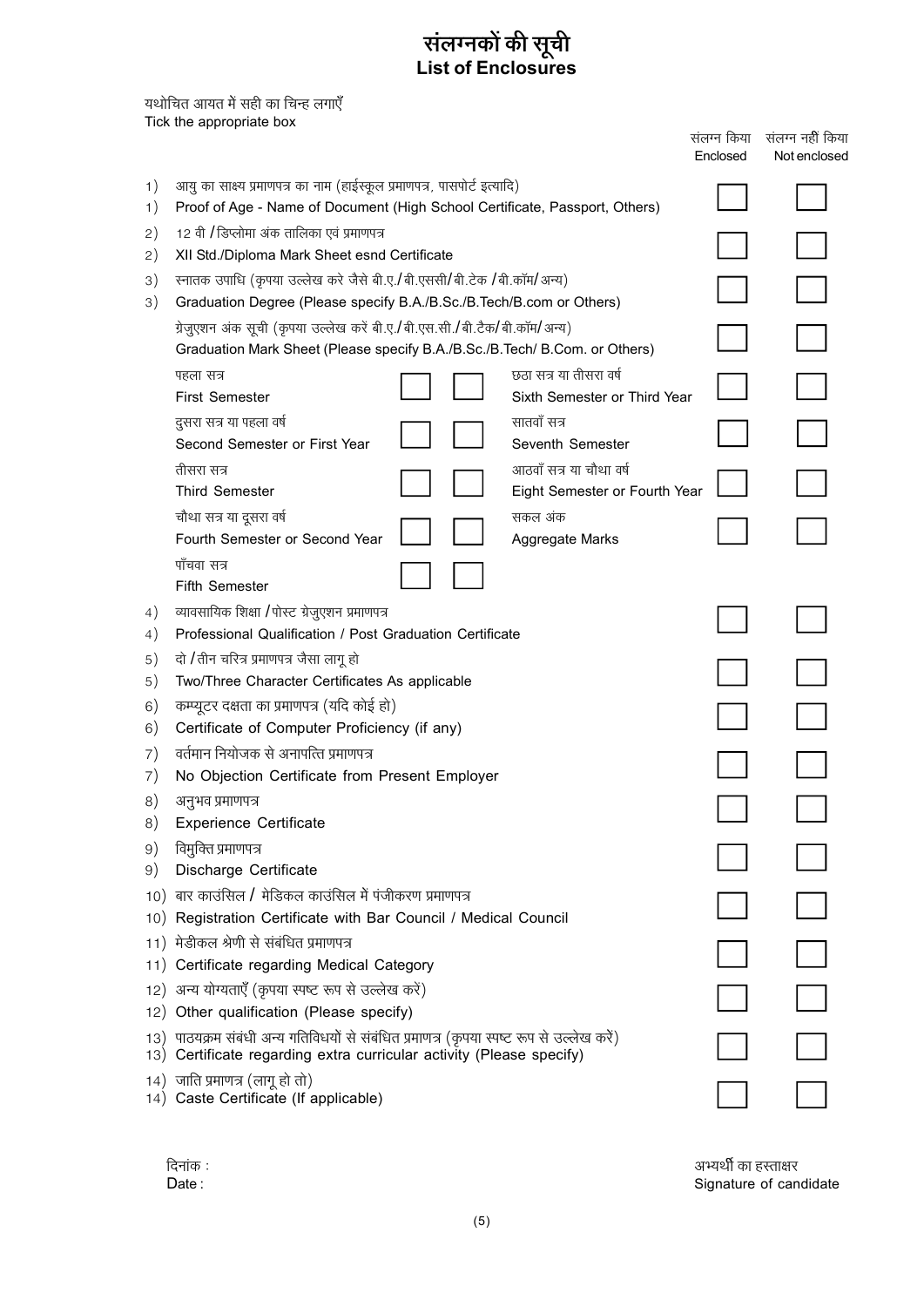## DECLARATION TO BE SUBMITTED BY THE OTHER BACKWARD CLASSES **CANDIDATES SEEKING RESERVATION AS OBC**

| Son/daughter of Shri          |                 |                         |
|-------------------------------|-----------------|-------------------------|
| Resident of village/town/city | <b>District</b> |                         |
| <b>State</b>                  |                 | , hereby declare that I |
| belong to the                 |                 | Community which         |

is recognised as a backward class by the Government of India for the purpose of reservation in services as per orders contained in Department of Personnel and Training Office Memorandum No. 36012/22/93-Estt.(SCT) dated 08.09.1993.

It is also declared that I do not belong to persons / sections (Creamy Layer) mentioned in column 3 of the Schedule to the above referred Office Memorandum dated 08,09,1993 and subsequent memorandum.

Place:

Dated

(Signature of the candidate)

# अन्य पिछडे वर्ग के रूप में आरक्षण की मांग करनेवाले अन्य पिछडे वर्गों के उम्मीदवारों द्वारा प्रस्तुत की जानेवाली घोषणा

| मैं                                                                                                         |      |                                     |
|-------------------------------------------------------------------------------------------------------------|------|-------------------------------------|
| पुत्र/पुत्री श्री ृ                                                                                         |      |                                     |
| निवासी                                                                                                      |      |                                     |
| गांव/ कस्बा/ शहर                                                                                            | जिला |                                     |
| राज्य                                                                                                       |      | एतद्द्वारा घोषणा करता/ करती हूँ कि  |
| मैं                                                                                                         |      | जाति से संबंधित हूँ जिसे भारत सरकार |
| द्वारा कार्मिक एवं प्रशिक्षण कार्यालय ज्ञापन क्रमांक 36012/22/93-ईएसटीटी (एस सी टी) दिनांक 08.09.1993       |      |                                     |
| में समाविष्ट आदेशों के अनुसार सेवाओं में आरक्षण के प्रयोजन हेतु एक पिछड़े वर्ग के रुप में मान्यता दी गई है. |      |                                     |
|                                                                                                             |      |                                     |

यह भी घोषणा की जाती है कि मैं उपर्युक्त संदर्भित कार्यालय ज्ञापन दिनांक 08.09.1993 की अनुसूची के स्तंभ 3 तथा तत्पश्चात जारी ज्ञापन में उल्लिखित व्यक्तियों / खण्डोह (क्रिमी लेयर) से संबंधित नहीं हूँ.

स्थान: दिनांक :

(उम्मीदवार के हस्ताक्षर)